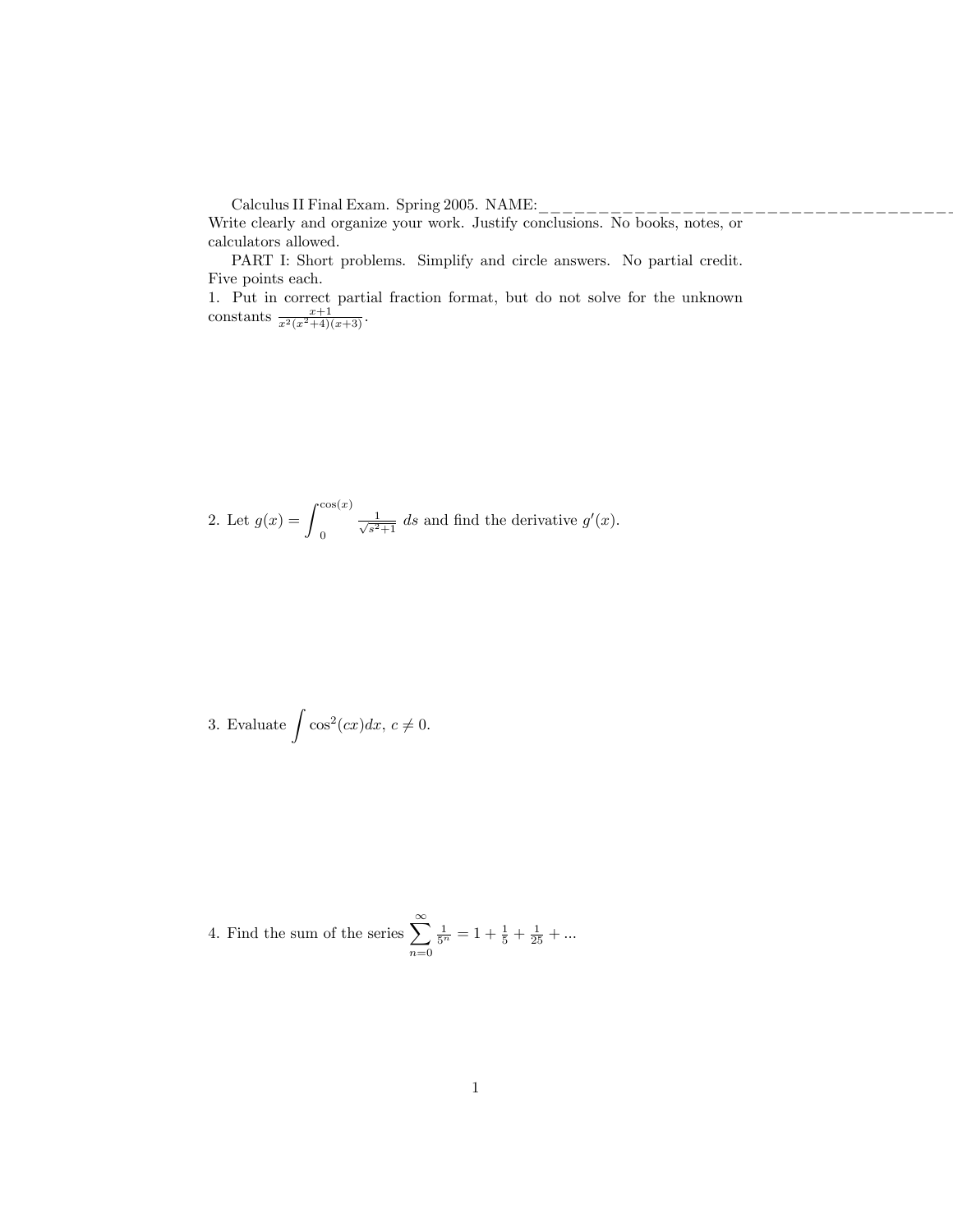5. Find symmetric equations for the line containing the point  $(1, 2, 3)$  and perpendicular to the plane  $2x + 3y + 5z = 0$ .

6. Evaluate  $\int \frac{\sin x}{5-\cos x} dx$ 

7. Find the area of the parallelogram formed by the vectors  $\overrightarrow{A} = < 1, 1, 1 >$  and  $\overrightarrow{B} = <2, 3, 2>$ .

8. Let  $\overrightarrow{V}$  = < 4, -2, 1 > and  $\overrightarrow{W}$  = < 1, 2, 3 >. Find the vector projection of  $\overrightarrow{V}$ onto  $\overrightarrow{W}$ .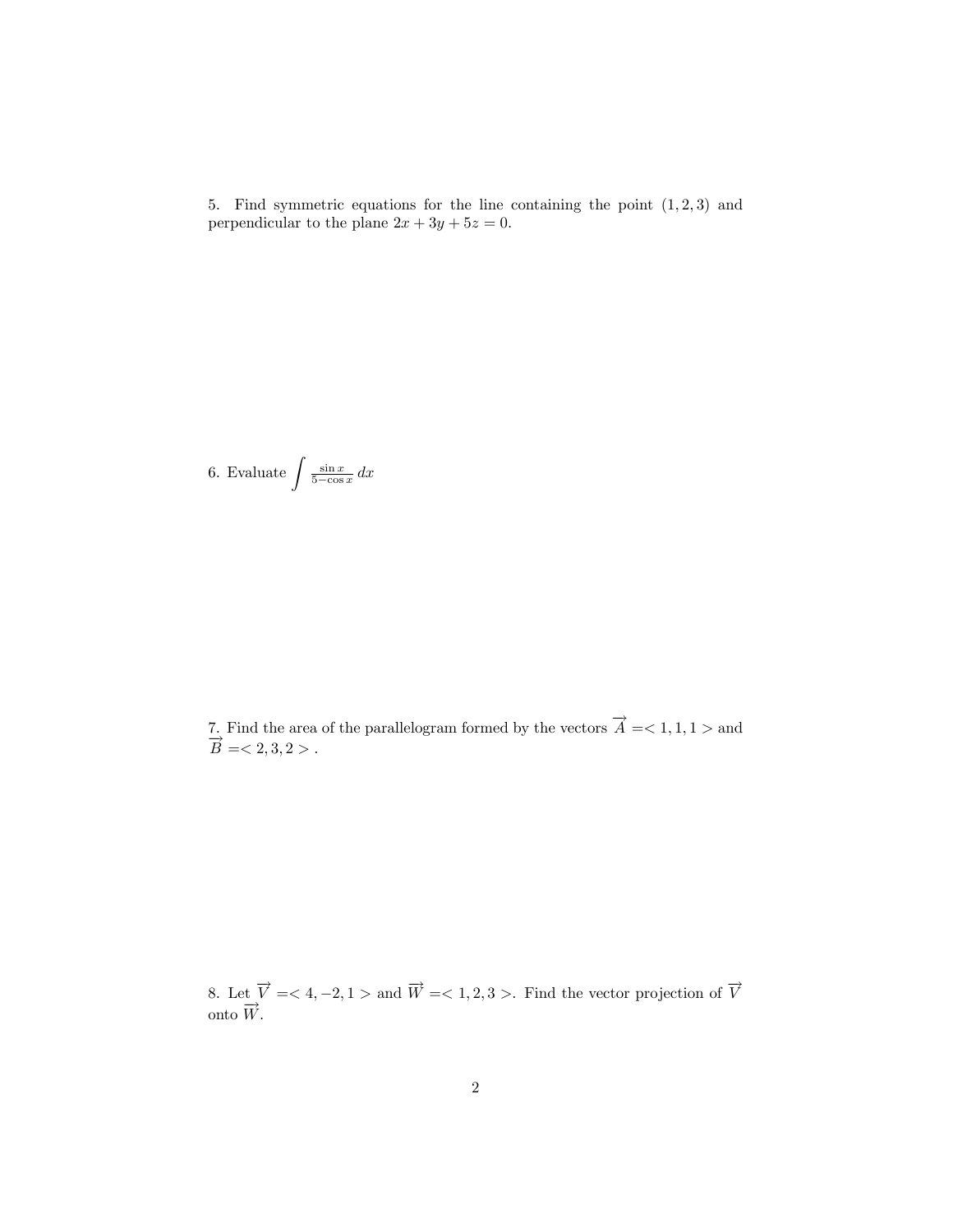PART II. Longer problems. 10 points each. Justify conclusions with appropriate math steps or arguments. Simplify and circle answers. Partial credit possible. 1. Evaluate  $\int_0^7 x\sqrt{x+9}dx$ 

2. Evaluate  $\int xe^{4x} dx$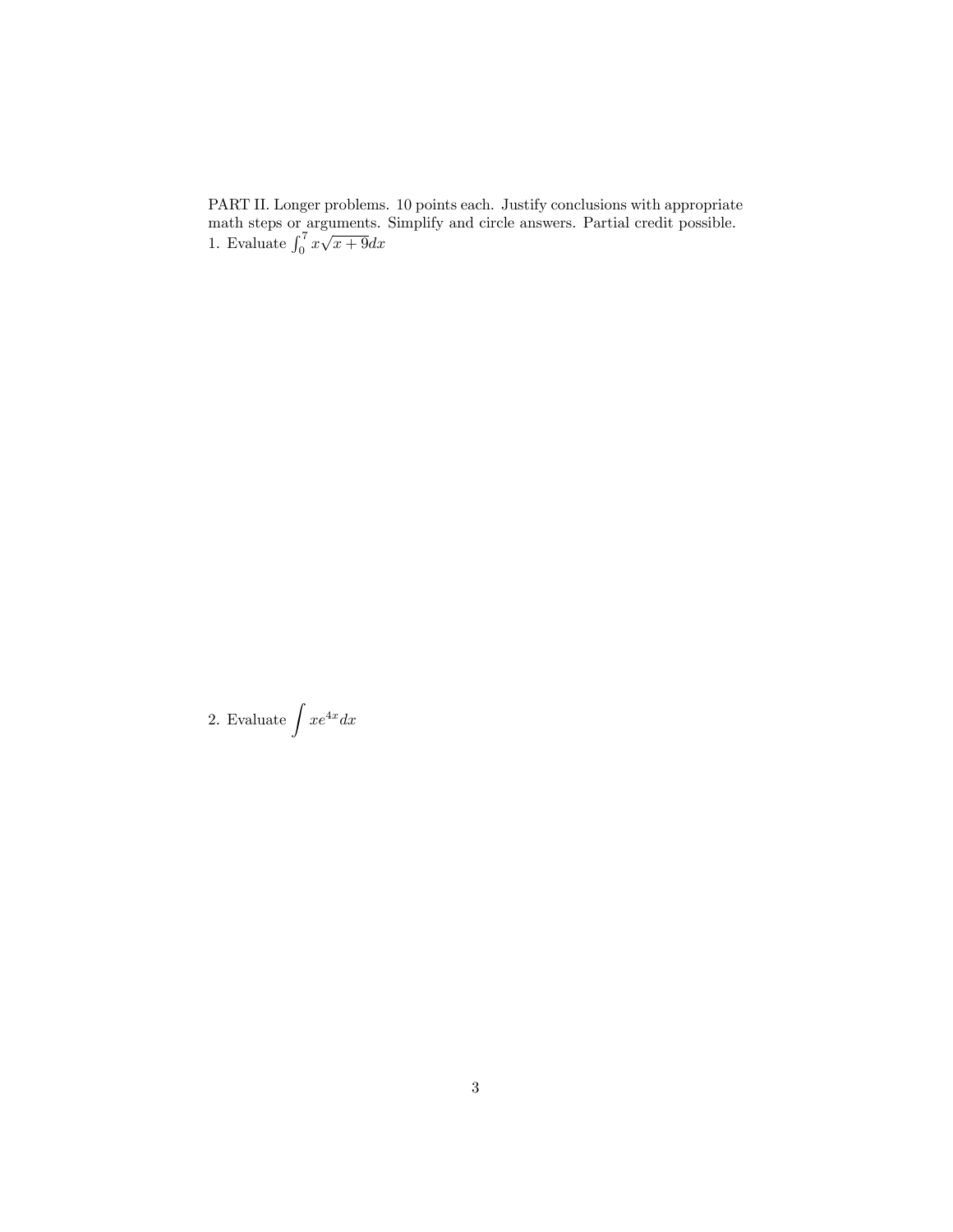3. Evaluate  $\int \frac{1}{x^2+5x+6} dx$ 

4. Evaluate  $\int_0^\infty \frac{e^{-x}}{1+e^{-x}} dx$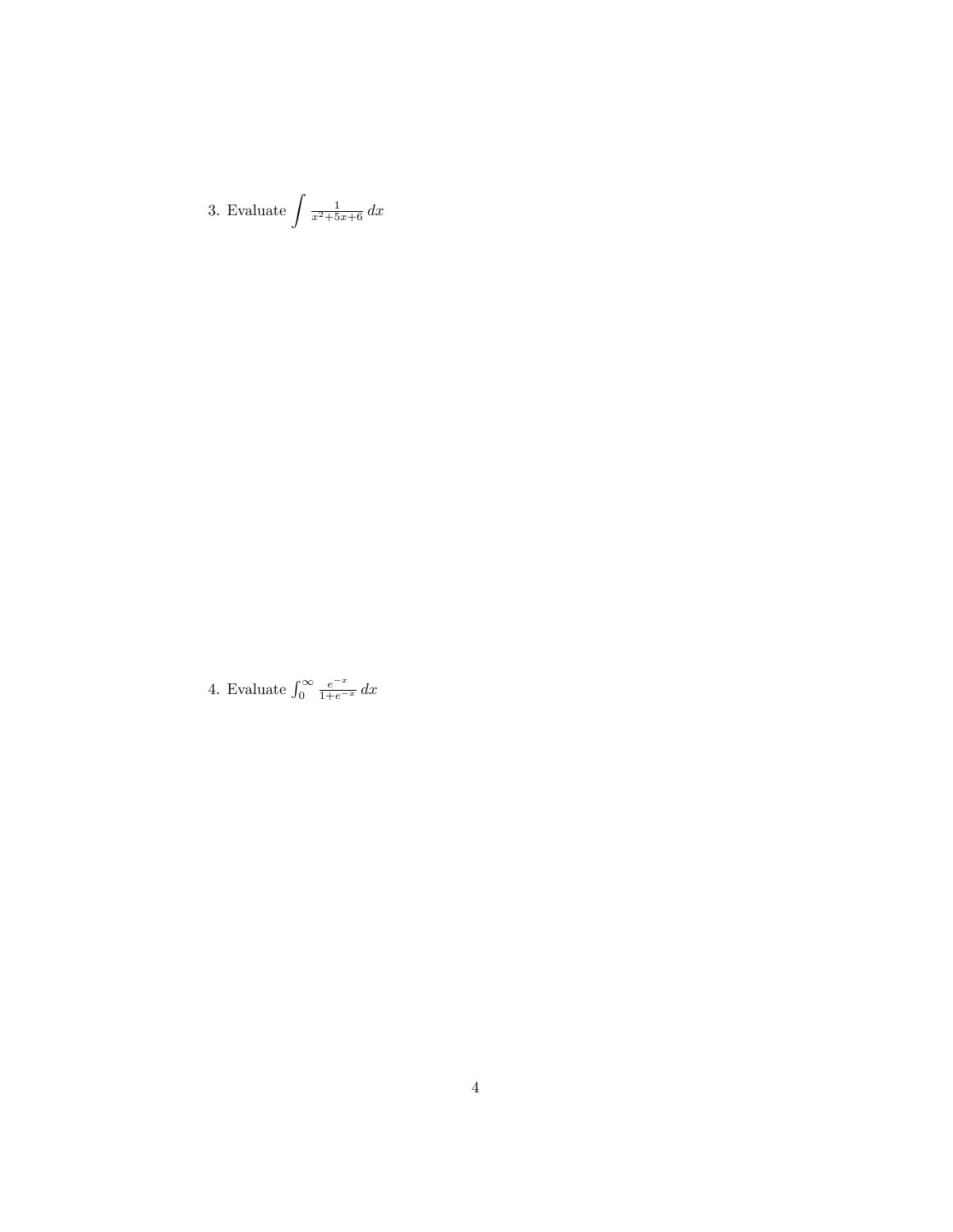5. Find the volume of the solid obtained by rotating about the  $y$ -axis the region bounded by the curves  $y = x^3, x = 0$ , and  $y = 27$ . Also sketch the region.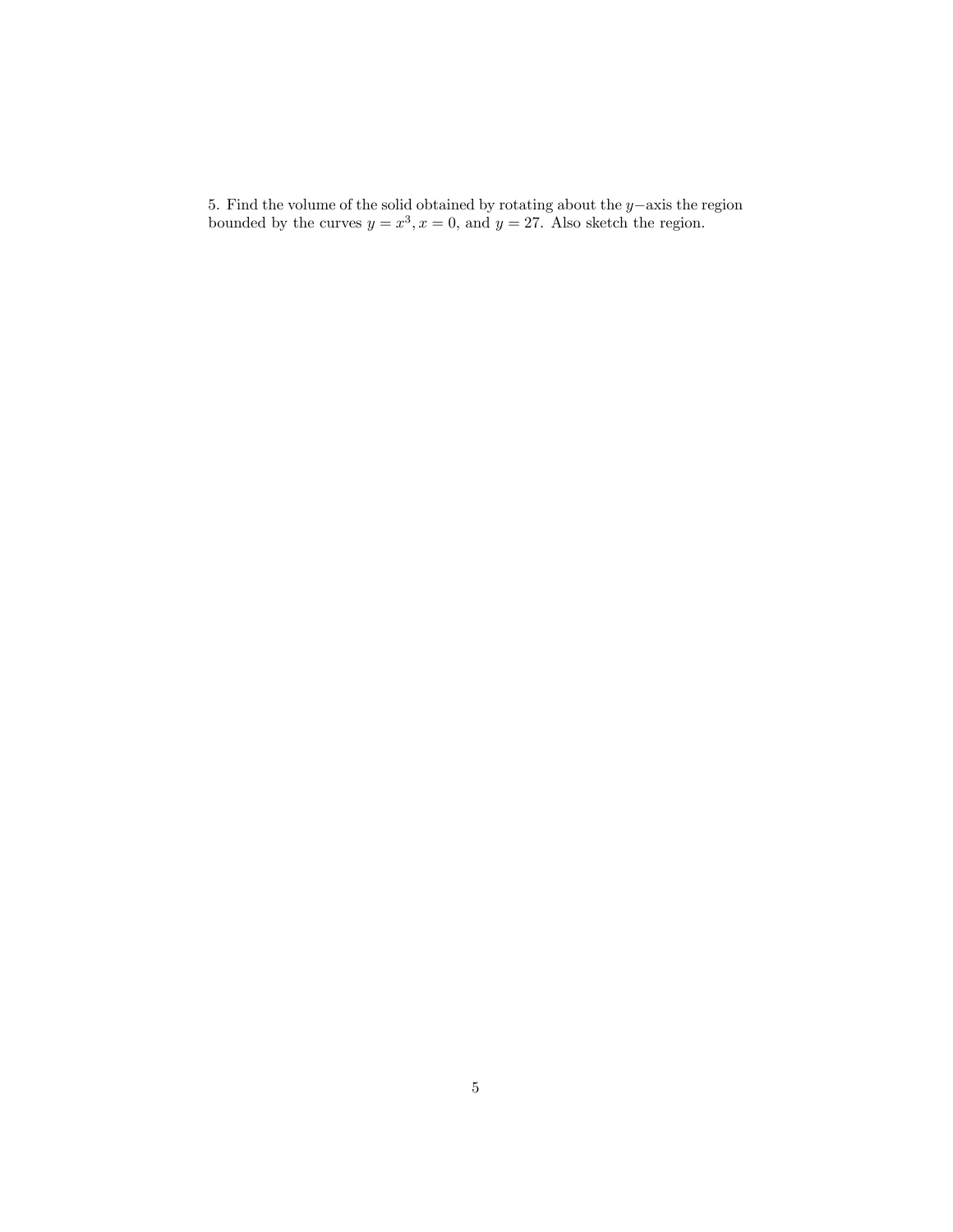6. Let  $g(x) = \frac{1}{2} \ln(\frac{1+x}{1-x})$  for  $|x| < 1$ . Then  $g'(x) = \frac{1}{1-x^2}$ ; use this and the geometric series to find the Maclaurin's series of  $g(x)$ .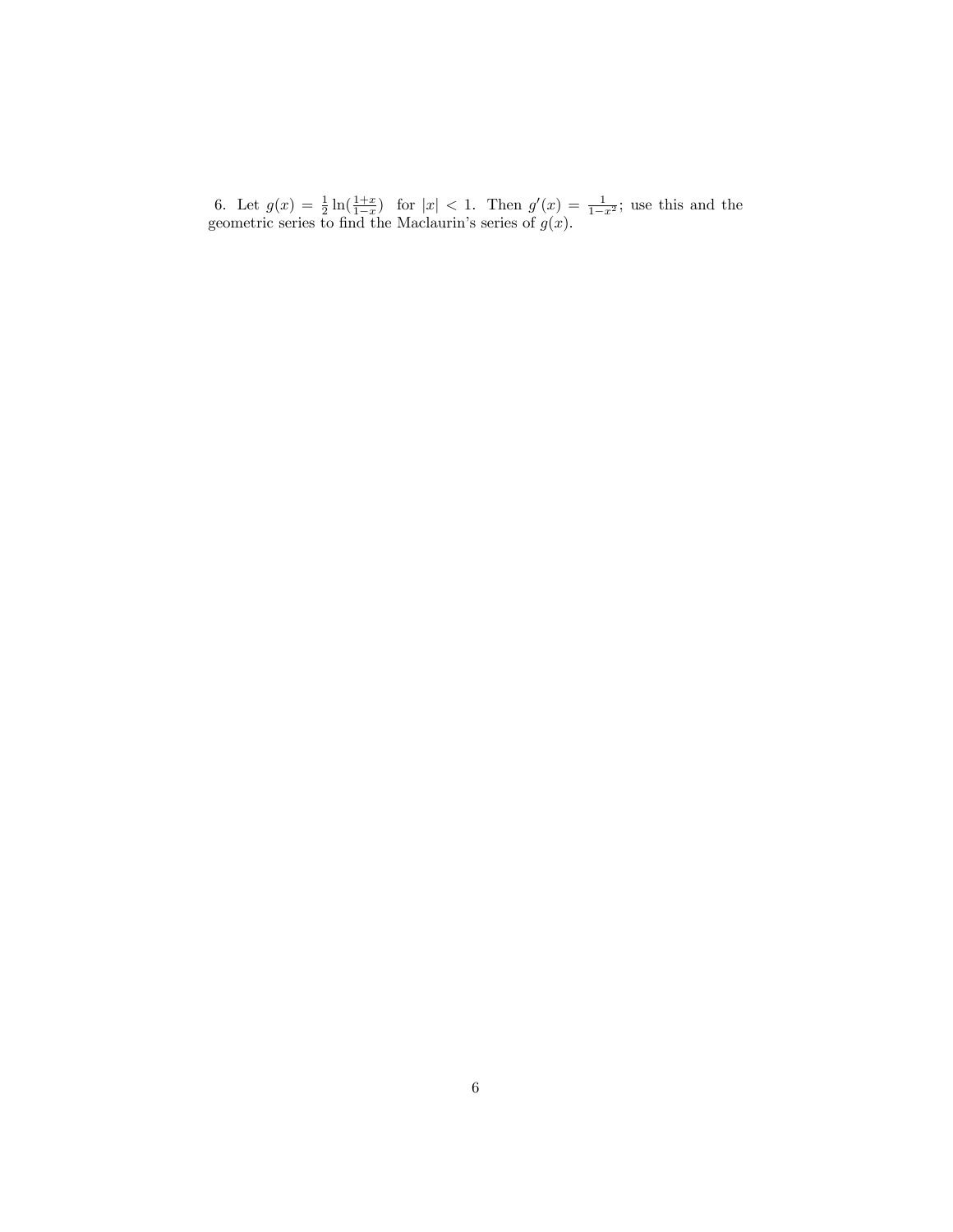7 Let  $f(x) = \frac{1}{x}$ . (A.) Find the second degree Taylor polynomial  $T_2(x)$  for  $f(x)$ at  $a = 2$ .

(B) Use Taylor's inequality (the idea often used in class) to estimate the maximum error of  $|R_2(x)| = |f(x) - T_2(x)|$  for  $|x - 2| \le 1$ .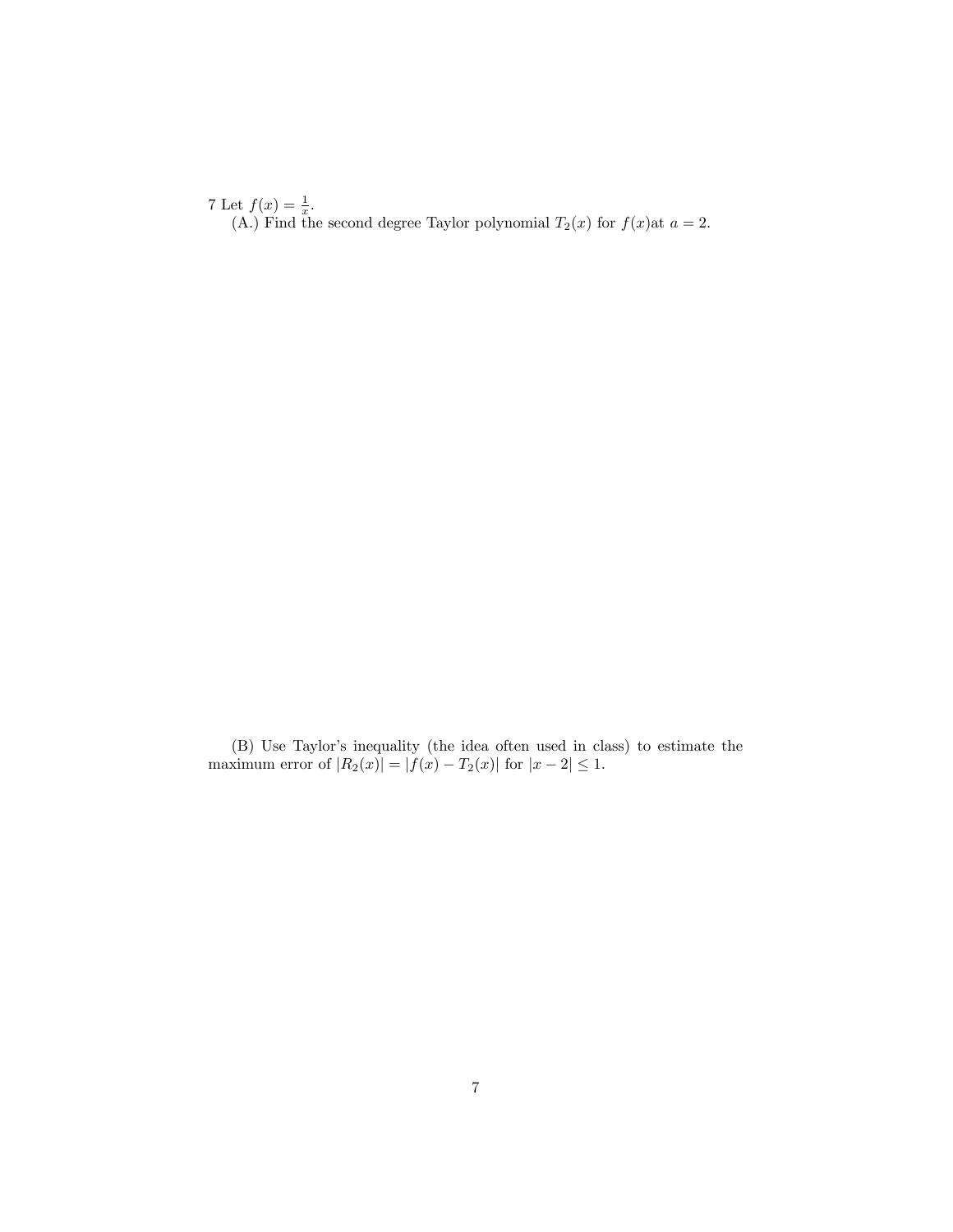$8. \,$  Find the interval of convergence for the series:

(A) 
$$
\sum_{n=1}^{\infty} \frac{(x+3)^n}{n^2 2^n}
$$

(B) 
$$
\sum_{n=0}^{\infty} (-1)^n \frac{5^n x^n}{n!}
$$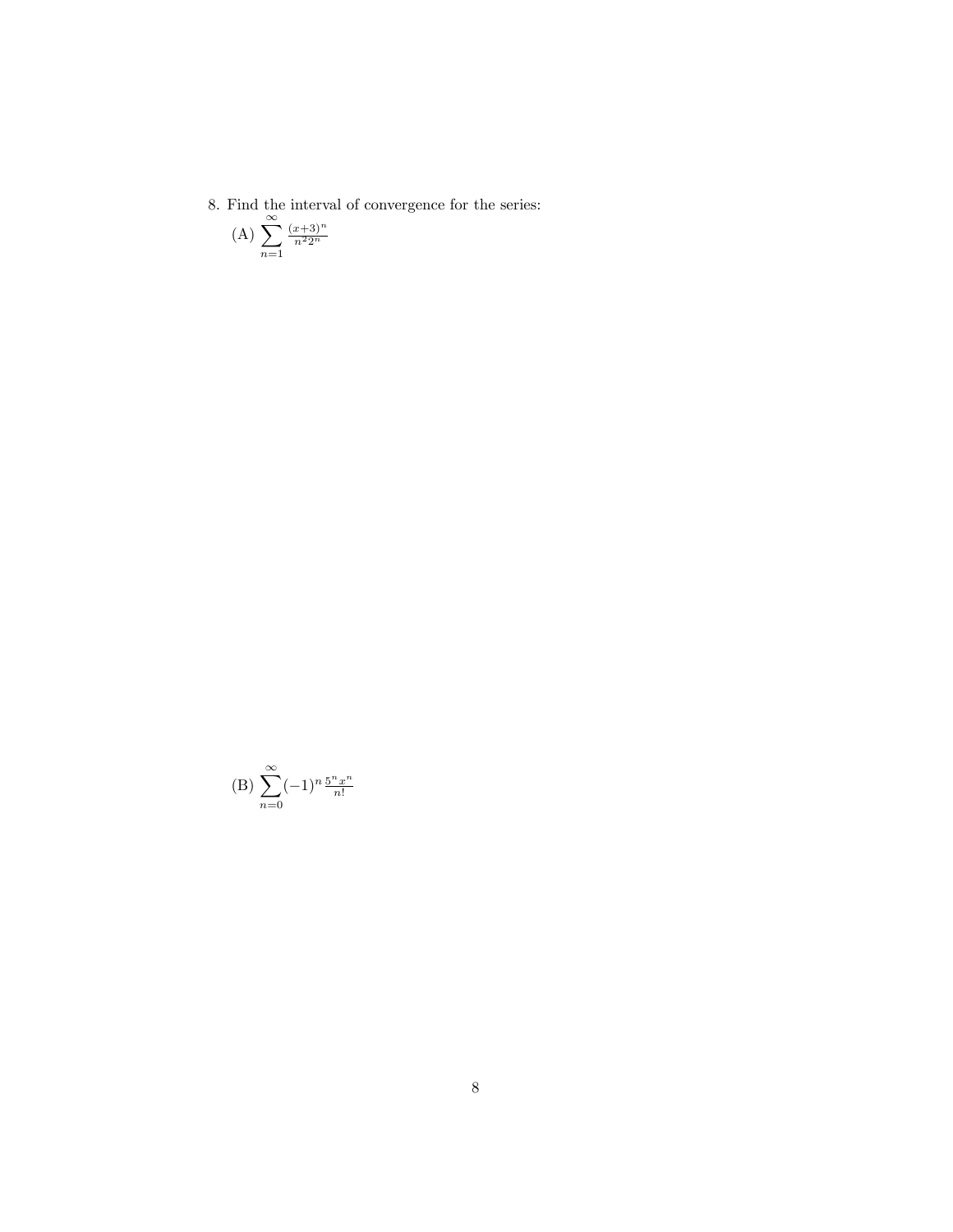9. Let  $P: (2, 1, -3)$ ,  $Q: (1, -1, 1), R: (1, 2, 2)$  be three points. (A) Find a vector  $\overrightarrow{N}$  normal to the plane containing P, Q, and R.

(B) Find an equation of the plane containing  $P, Q$ , and  $R$ .

10. Find the line of intersection for the planes  $3x+2y+3z = 0$  and  $x+3y-2z = 0$ .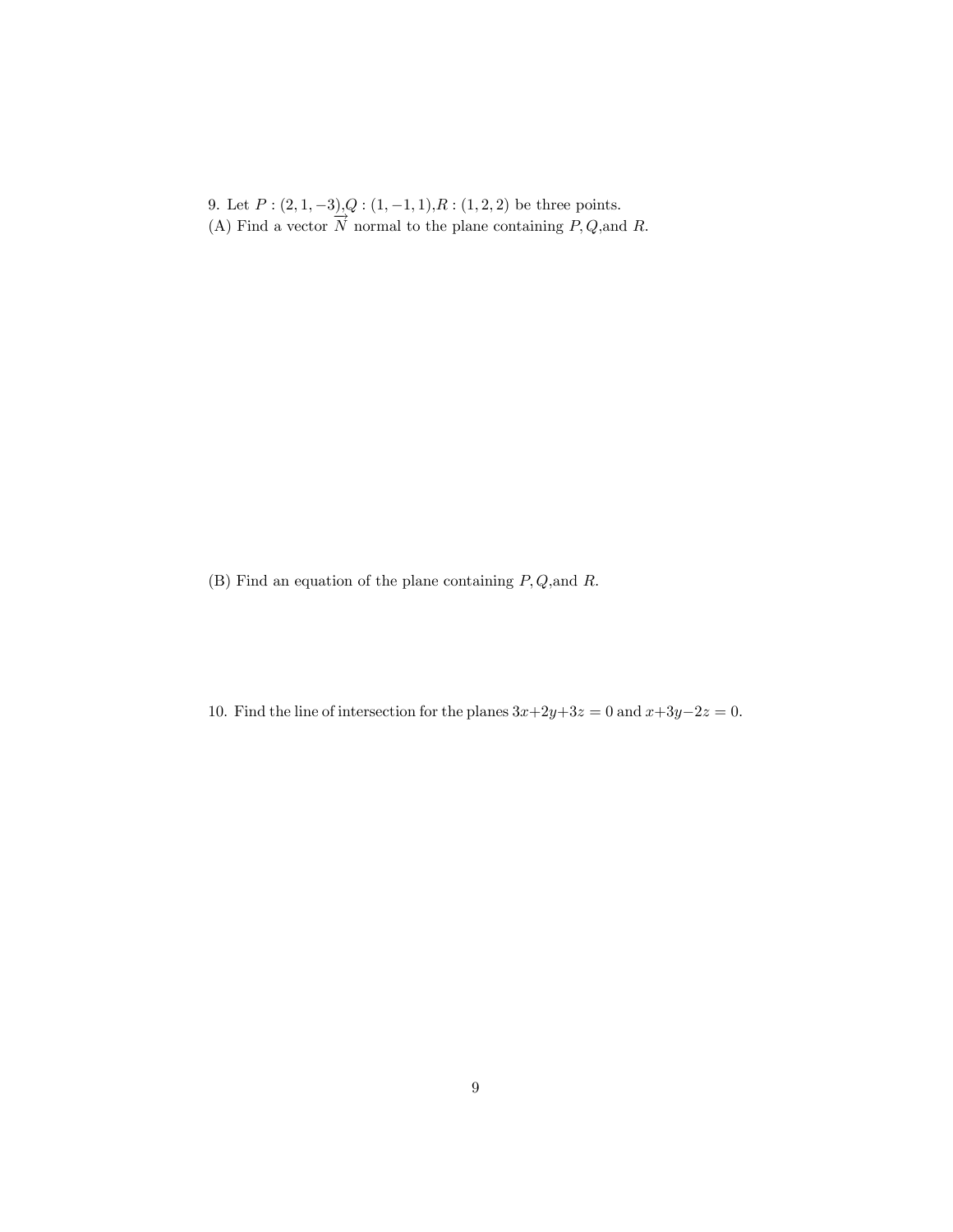11. Find an equation of the plane that contains the parallel lines

$$
rac{x}{2} = \frac{y}{4} = \frac{z}{3}
$$
 and  $rac{x+1}{2} = \frac{y-1}{4} = \frac{z-1}{3}$ .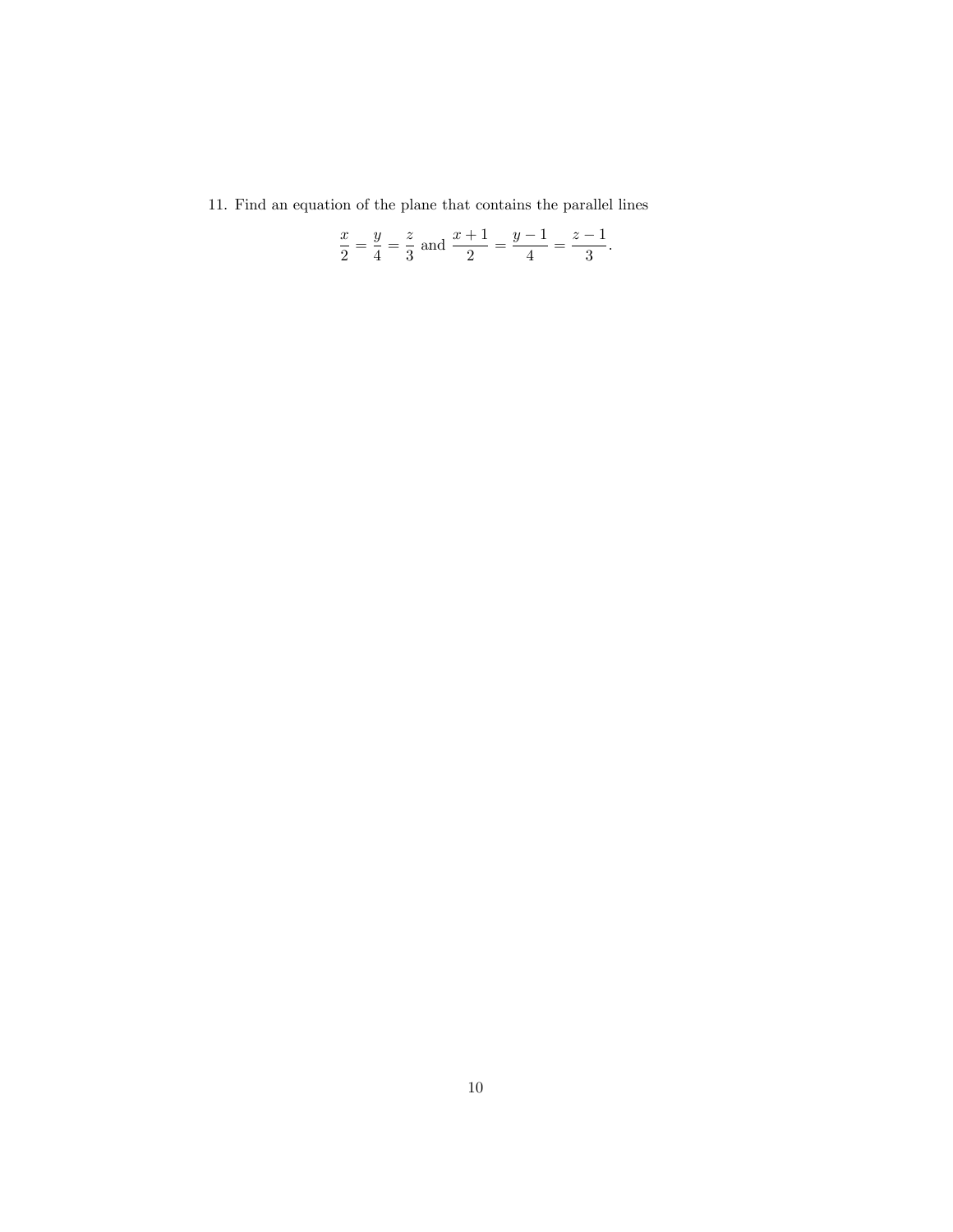12. Find the line through the point  $(1,1,1)$  which is perpendicular to the line  $\overrightarrow{r}(t) = t < 2, 1, -2 >$ .